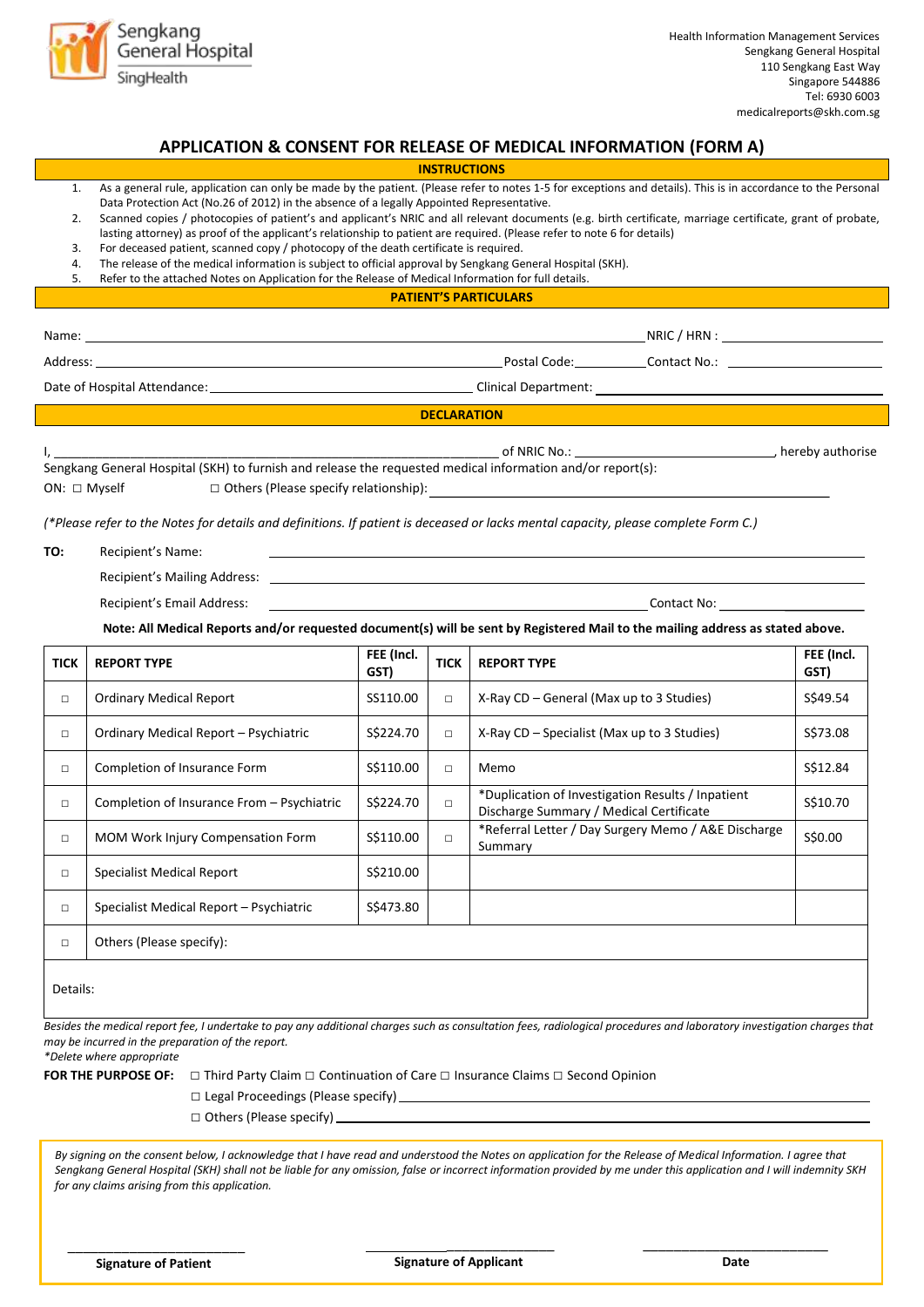

#### **TYPES OF MEDICAL REPORT INFORMATION**

#### **Completion of Insurance Form:**

It is a detailed insurance claim form to be completed by the doctor. The form will require information such as: diagnosis, details of injuries suffered, treatment given.

#### **Completion of Insurance Form (Disability Claim):**

It is a detailed insurance claim form provided by the insurance company for the doctor to assess the patient's *disability status***.** The form will require information such as: prognosis, diagnosis, details of injuries suffered, treatment given. *Consultation fees may be charged separately by the clinic on the day of the assessment.* 

#### **Ordinary Medical Report:**

It is a report put up by the doctor based on patient's medical records. It is a factual record of the patient's medical problem.

#### **Specialist Medical Report:**

This is a detailed medical report that usually highlights the history of medical complaint or injury. The doctor will include findings of the assessment as well as their opinion and prognosis of the patient. For Orthopaedics' cases, an appointment will be arranged for the patient to be reviewed by the doctor. For other disciplines, an appointment would only be arranged if the doctor request on a needs basis. *Consultation fees may be charged separately by the clinic on the day of the assessment.* 

#### **Specialist Psychiatrist Report:**

This report is prepared by the patient's psychiatrist in response to requests that require a professional opinion with regards to the patient's prognosis and disabilities. It is based on an actual assessment of the patient and may involve a review at the Psychiatry Specialist Outpatient Clinic. Consultation fees will be charged separately by the clinic on the day of the assessment.

#### **Workmen Compensation Assessment:**

This is an assessment to determine work-related injuries, the degree and period of disability for workmen's compensation purpose under the Workmen's Compensation Act. Scope of the report is as per "Medical Report on Traumatic Injuries for Workmen's Compensation" form prescribed by the Ministry of Manpower.

#### **Investigation Results / Inpatient Discharge Summary/ Memo/ Day Surgery Report:**

Photocopy of *investigation results* such as X-ray reports, CT scan reports, blood test results, ECG reports, Histopathology reports, Cytogenetic reports, Bone Density Report and Urine Test Result.

*Inpatient Discharge Summary* is a document that provides a summary of the patient's medical condition, investigations done and medication given during a specific hospitalization episode.

*Memo* is a one or two statement from doctor to state patient's diagnosis with no explanation of medical condition.

*Day Surgery Report* is a memo that provide brief information of the surgery and procedure.

#### **Duplication of Medical Certificate:**

It is an application for a certified true copy of medical certificate for hospitalization/outpatient medical leave issued by doctors or a duplicate copy of medical report that was previously applied before.

#### **Referral Letter:**

A duplicate copy of patient's referral letter from Polyclinic and/or General Practitioners.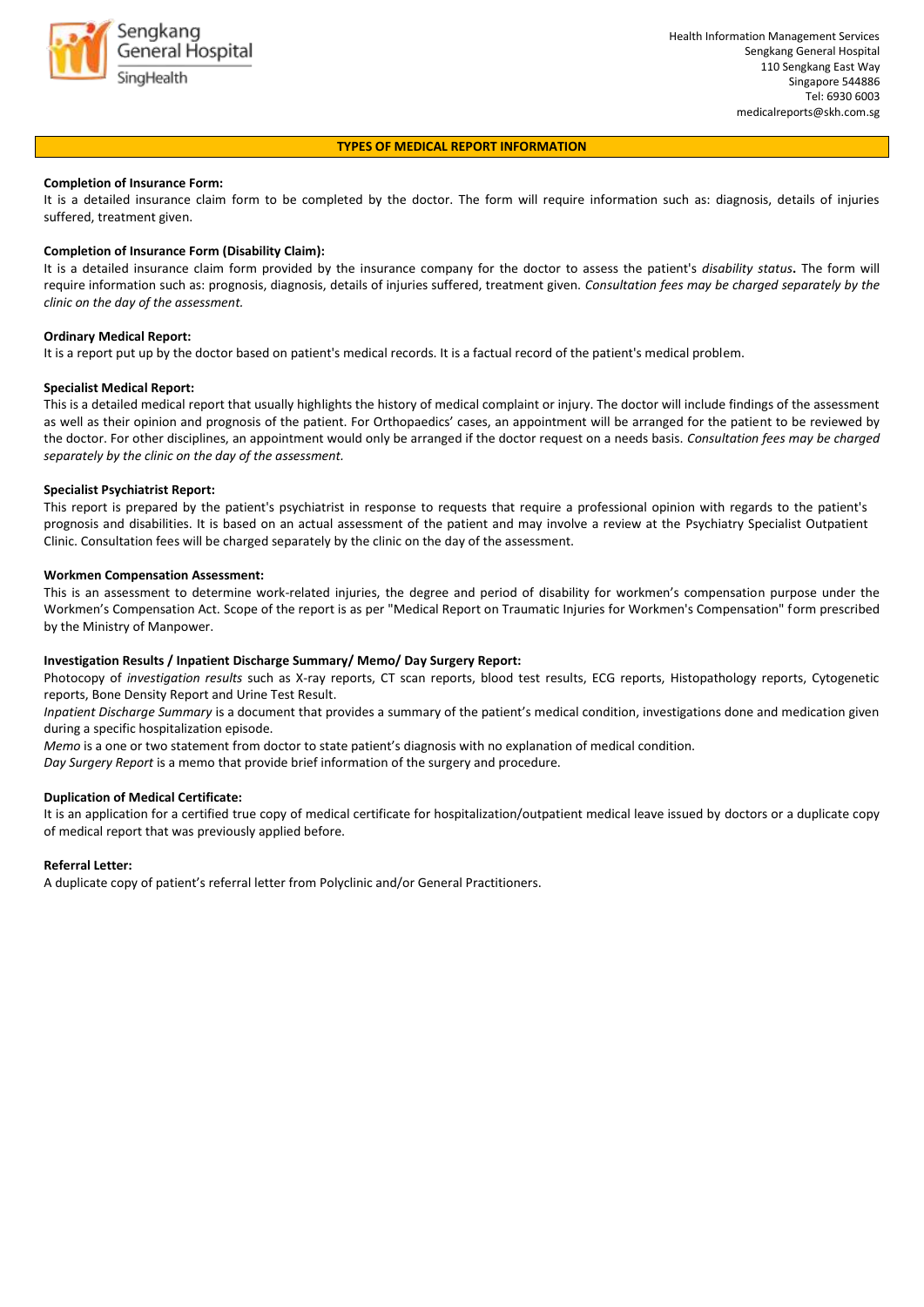

## - *These notes are to be retained by the Applicant*-**NOTES ON APPLICATION FOR THE RELEASE OF MEDICAL INFORMATION**

- 1. In accordance to the Personal Data Protection Act (No.26 of 2012), the application can only be made by the patient,
	- a. exception if the patient is
		- i. a minor.
		- ii. deceased.
		- iii. mentally incapacitated
	- b. Or if the report is for workmen compensation.
		- i. Workmen Compensation reports can be applied by the patient or his / her employer. The completed report will be given directly to the Ministry of Manpower.
- 2. If the patient is a minor, the application is to be made by both of the patient's parents or legal guardian. A copy of the patient's birth certificate is required. A minor is someone who is below 21 years old, who is not an active National Serviceman, and who is not married or a widower or widow.
- 3. If patient is deceased,
	- a. The Application is to be made by the Legally Appointed Representative of the Estate. This is either an executor of the deceased's "Will" who has been granted probate, or a person who has been appointed as an administrator of the deceased's estate by the Singapore Court.
	- b. If the deceased does not have a Legally Appointed Representative of the Estate, then the application is to be made by all the decease's Next-of-Kin (who is living and has the mental capacity to do).
	- c. The nearest relative is the individual first listed below:
		- i. Spouse.
		- ii. Child.
		- iii. Parent.
		- iv. Sibling.
		- v. Other relation
- 4. If the patient lacks mental capacity, and in accordance to the Mental Capacity Act (Cap 177A)
	- a. The application is to be made by the Legally Appointed representative, who is a Donee of a Lasting Power of Attorney granted by the patient, or by a Deputy appointed for the patient by the court.
	- b. If the deceased does not have a Legally Appointed Representative of the Estate, then the application is to be made by all the decease's Next-of-Kin (who is living and has the mental capacity to do).
	- c. The nearest relative is the individual first listed below:
		- i. Spouse.
		- ii. Child.
		- iii. Parent.
		- iv. Sibling.
		- v. Other relation
- 5. An application that has a blank insurance form to be completed by doctor can be submitted by the patient or a representative on behalf, provided that the "Application & Consent for Release of Medical Information" (i.e. "Form A") is signed by the patient.
- 6. Forms and supporting documents required are:
	- a. Copy of the completed "Application & Consent for Release of Medical Information" (i.e. "Form A").
	- b. Scanned copies / photocopies of the patient's NRIC (or appropriate identification documents), both front and back views.
	- c. Scanned copies / photocopies of the applicant's NRIC (or appropriate identification documents), both front and back views.
	- d. Scanned copies / photocopies of all relevant documents (e.g. Birth Certificate, Marriage Certificate, Grant of Probate, Letter of Administration, Lasting Power of Attorney, Order of the Court (Appointment of Deputy) as proof of the applicant's relationship to patient, if the applicant is not the patient.
	- e. For deceased patient, scanned copy / photocopy of the death certificate. In addition for deceased or patient who lacks mental capacity, and for whom the applicant is the Next-of-kin:
	- f. Copy of the "Letter of Undertaking" (i.e. "Form C"). The form is to be filled by all living spouse(s) / children / siblings of the deceased patient, (other than the Applicant), if the Applicant is not the only living spouse(s) / children / siblings. Scanned copies / photocopies of the relevant verification documents (e.g. marriage proof of relationship to the deceased patient.
	- g. Scanned copies / photocopies of the relevant verification documents (e.g. marriage certificates, birth certificates) are to be provided by each declaration (i.e. spouses/ children/ siblings) as proof of relationship to the deceased patient.